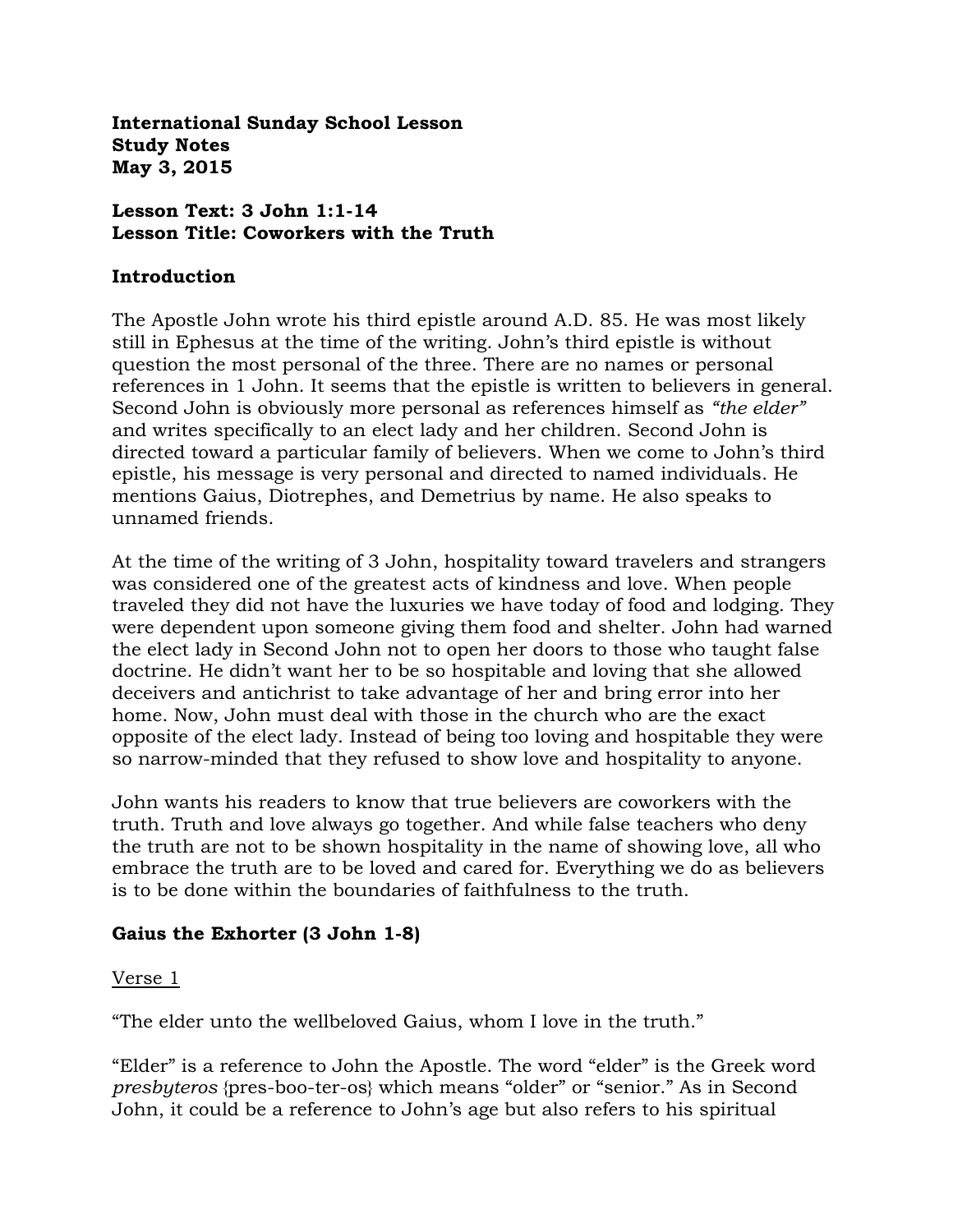oversight of God's people. John is writing his third epistle to a man named "Gaius." The New Testament mentions the name "Gaius" four other times but it is not known if any of these men were the same "Gaius" addressed here (Acts 19:29; 20:4; Romans 16:23; 1 Corinthians 1:15).

John's use of the words "wellbeloved" and "whom I love in the truth" indicates that whoever this particular "Gaius" was, he was well respected and loved by John and others in the Christian community. John loved this man for the "truth" he had received as a believer. Once again we are confronted with the fact that "truth" and "love" are inseparably linked in the Christian faith. The "love" John spoke of here is more than a general love for all mankind. It is that *agapao* {ag-apah-o} self-sacrificing and unique love that believers who are faithful to the "truth" have for one another (1 Peter 1:22).

"Truth" always governs the exercise of "love." Christians have no difficulty loving those who are committed to biblical "truth." When people are committed to "truth," it solidifies every relationship with an unspeakable "love." Homes, families, and churches "love" each other when biblical "truth" is believed.

## Verse 2

"Beloved, I wish above all things that thou mayest prosper and be in health, even as thy soul prospereth."

Addressing "Gaius" as "beloved," John expresses his "wish" that Gaius may "prosper and be in health." John's prayer that Gaius may "prosper and be in health" doesn't mean he was poor and sick. This was a common greeting used in ancient letter. It's just a gracious way to start a letter.

"Wish" means "to pray." "Prosper" means "to succeed." The phrase "be in health, even as thy soul prospereth" expresses John's desire for Gaius is that his physical health would be as good as his spiritual health. Maybe we could learn something about our praying here. Don't we pray more for the physical health of people than we do their spiritual health? Could that be part of the reason we are in such bad shape spiritually? God is concerned about our physical health. But too much emphasis is being placed on the *outer man* and the *inner man* is suffering severally. Take care of your physical body (1 Timothy 4:8). But also take care of the *inner man* (Ephesians 3:16).

### Verse 3

"For I rejoiced greatly, when the brethren came and testified of the truth that is in thee, even as thou walkest in the truth."

We don't know who "the brethren" are that John mentions here. They might have been traveling Christians or disciples who visited with Gaius. Whoever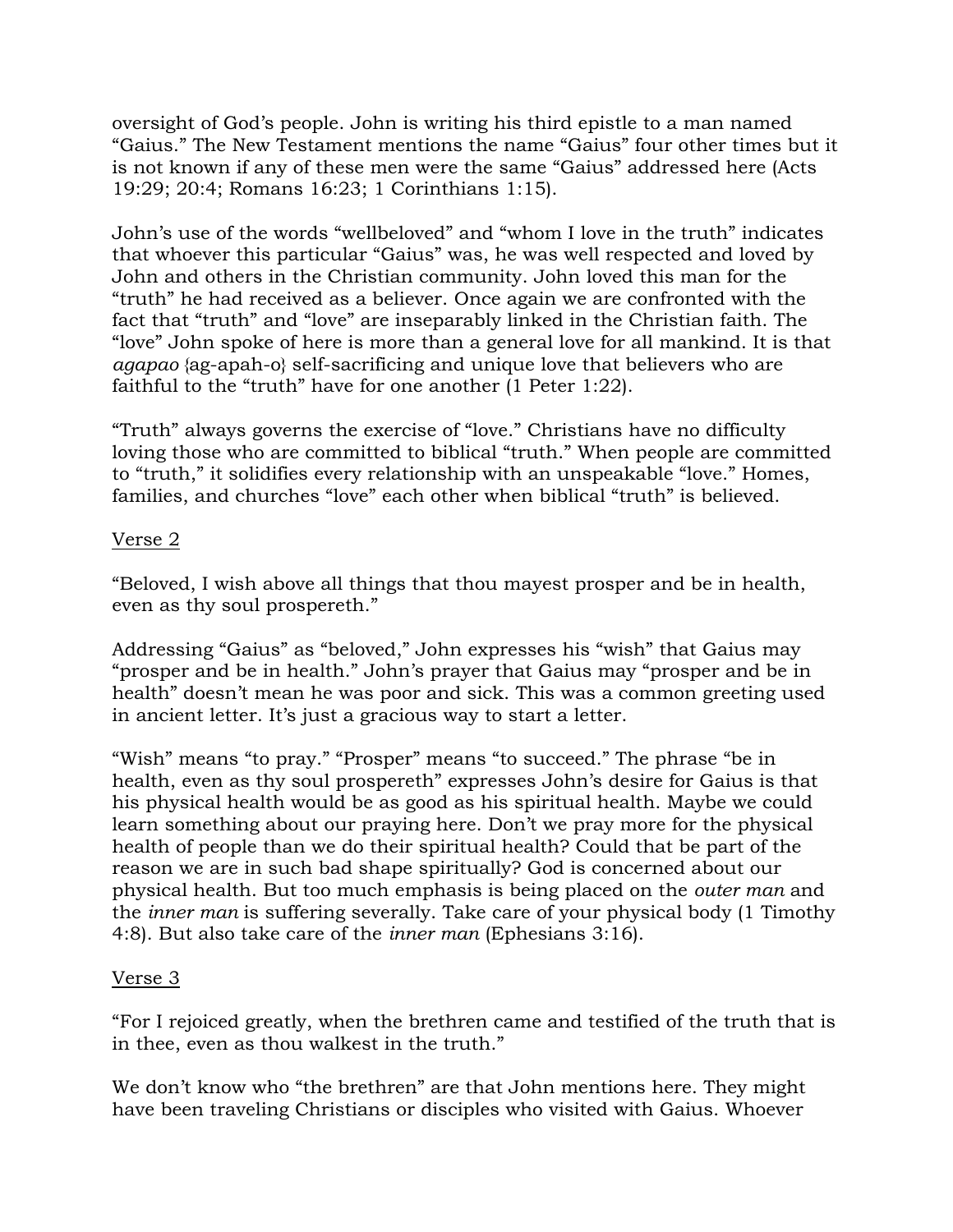they were they were impressed with Gaius and told John about him. They "testified of the truth that is in thee even as thou walkest in the truth." These "brethren" spoke highly of the character of Gaius and the fact that he lived the truth he professed. "Walkest in the truth" means what Gaius believed was evident in his daily life. He lived the "truth" he believed.

John "rejoiced" to here this about Gaius. "Rejoiced" means "he was glad, happy, and cheerful." Most likely Gaius had opened his home to these "brethren" so they knew first hand he was genuine. When "truth" is believed and lived, it is encouraging to everyone. John rejoices in this verse. The "brethren" were obviously impressed with Gaius. Gaius must have been encouraged if he got word of what the brethren said and how John rejoiced. And certainly the lost world was better off to have men of such caliber and integrity living the truth before them.

# Verse 4

"I have no greater joy than to hear that my children walk in truth."

The Apostle John might have been old but he was a happy old man! And the reason he was is connected to the "great joy" he received when he would "hear" that his "children" were "walking in truth." Since John refers to "my children," it is not unreasonable to conclude that Gaius was converted under John's ministry. Nothing brought John any "greater joy" than to "hear" or receive a report that a young convert was "walking in truth."

"Truth" is what starts the Christian life. "Truth" is what makes the Christian life continue. The greatest joy any spiritual leader can have is to see a sinner come to Christ through the "truth" and then continue to grow in "truth." It always refreshes the heart and soul of a pastor or Sunday school teacher to see those they have taught continue to "walk in truth."

### Verse 5-7

"Beloved, thou doest faithfully whatsoever thou doest to the brethren, and to strangers; Which have borne witness of thy charity before the church: whom if thou bring forward on their journey after a godly sort, thou shalt do well: Because that for his name's sake they went forth, taking nothing of the Gentiles."

In these verses John speaks in a more particular way concerning Gaius' acts of love and generosity. Again, he addresses "Gaius" as "Beloved." He tells Gaius that he is acting "faithfully" in "whatsoever thou doest" or whatever ministry he is involved in "to the brethren, and to strangers." Gaius is probably giving them food and shelter. But whatever Gaius' is doing on behalf of the brethren and strangers, he is "faithful" and John wants him to know that he is aware of it.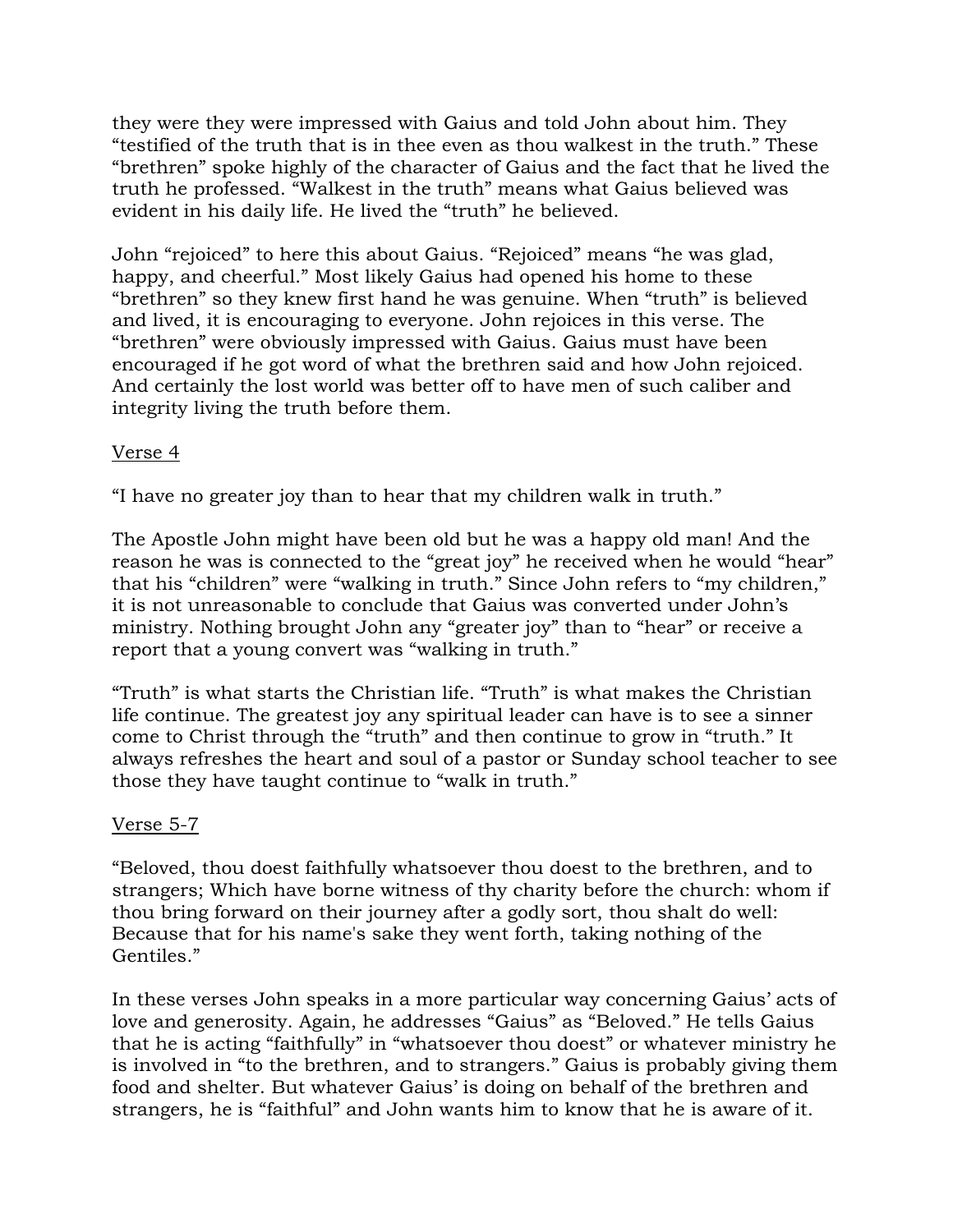The brethren and strangers Gaius had helped had "borne witness" or testified "before the church" of his love and acts of kindness. "Whom if thou bring forward on their journey after a godly sort" is better understood as "whom, having brought forward on their journey." In other words, John is asking Gaius to please keep helping those who come his way by refreshing them and supplying them with what they need to move on in their spiritual walk with God.

"Because that for his name's sake they went forth, taking nothing of the Gentiles." "For his name's sake" refers to these brethren doing what they were doing in the interest of the Lord's work. These "brethren" Gaius had fed and refreshed were doing the Lord's work and he was supporting the Lord's work by helping them. These "brethren" had taken "nothing of the Gentiles." They were determined not to take any financial help from unbelievers. They were dependent upon believing brethren only. That's why it is crucial that believers help and support one another.

Christians are coworkers with and in the truth. The world is not about to support the work of the gospel and believers should not expect support from the world. A false prophet will take help from whatever source he can get it. But the gospel message and the "truth" of God's Word is dependent upon believers like Gaius and all those committed to "truth" and "love."

### Verse 8

"We therefore ought to receive such, that we might be fellowhelpers to the truth."

John is teaching that believers should be hospitable to other believers. "Ought" means "it's our duty, we must, and we are indebted." "Receive" means "take aside, be a host." In John's second epistle he told the elect lady to be careful not to take in deceivers and antichrist. Here, John is teaching that believers should have open hearts and homes to those true believers who are our coworkers in truth. There should be no selfishness among believers. If you see a place to help a fellow believer, help them!

Gaius was a "fellowhelper to the truth." When he helped these brethren he shared in their work for the truth. Jesus said, *"He that receiveth a prophet in the name of a prophet shall receive a prophet's reward; and he that receiveth a righteous man in the name of a righteous man shall receive a righteous man's reward. And whosoever shall give to drink unto one of these little ones a cup of cold water only in the name of a disciple, verily I say unto you, he shall in no wise lose his reward"* (Matthew 10:41-42).

### **Diotrephes the Egotist (3 John 9-11)**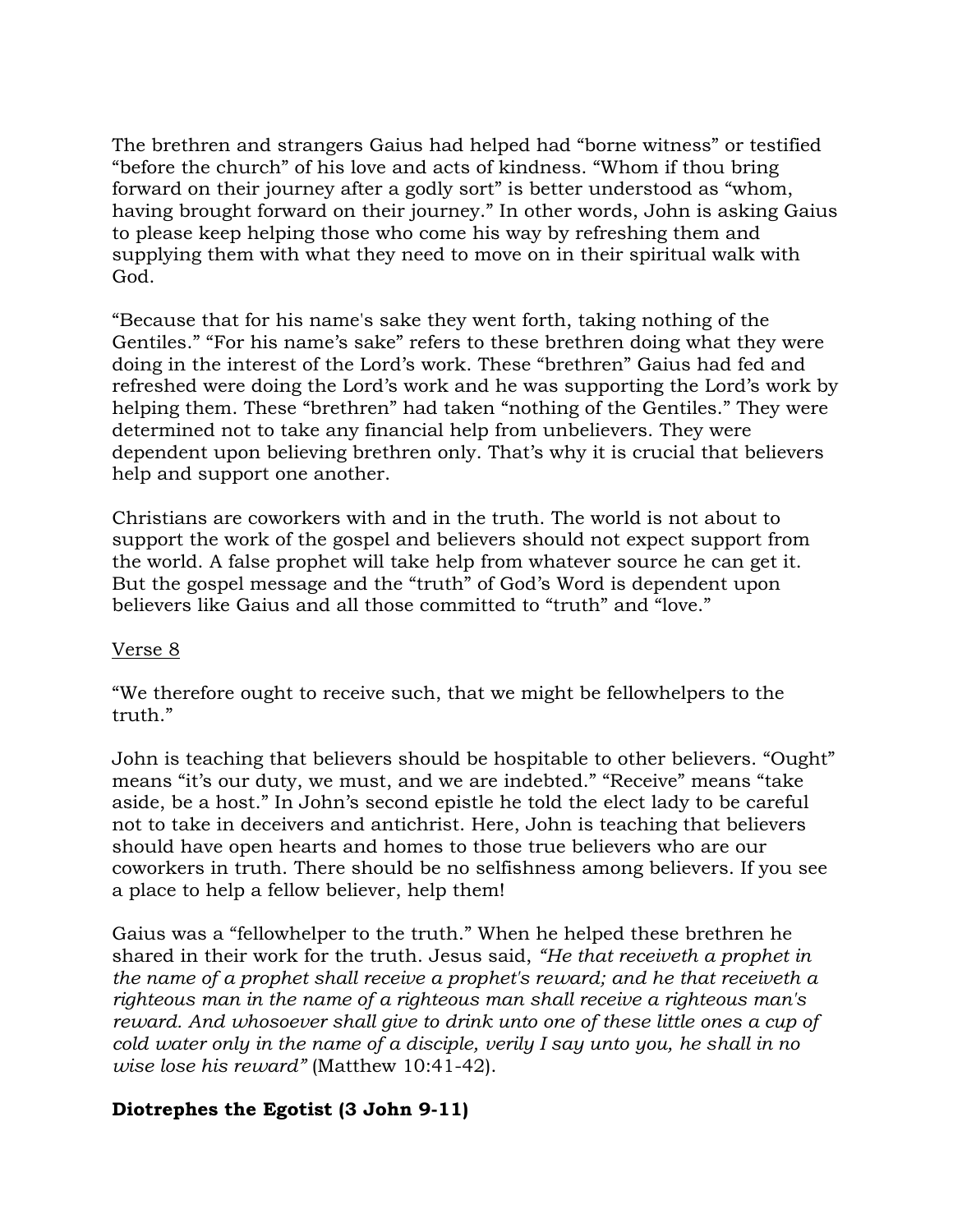### Verse 9

"I wrote unto the church: but Diotrephes, who loveth to have the preeminence among them, receiveth us not."

It would be a blessing of Gaius was the main character of Third John but we are introduced to a man named "Diotrephes." In contrast to the well-loved Gaius, John now exposes this individual in the church who was proud and self-centered. There always have been these kind of people in the church.

"I wrote unto the church" is a reference to a letter John had written to the church. This "church" was the church where Gaius was a member. Evidently John had written them a letter that they never received. The language of verse 9 suggests that Diotrephes might have intercepted the letter or destroyed it.

John's description of "Diotrephes" is powerful. He "loveth to have the preeminence among them…" The word "preeminence" means "to be fond of being first." It is used to describe this man who was selfish, self-centered, and self-seeking.

Now remember that this letter John is writing to Gaius is about showing love and Christian hospitality. And now John must reveal the dark side to all of that in the life of Diotrephes who was only interested in the church for what he could gain personally. Anyone who "loveth to have the preeminence" is actually replacing Christ. The Apostle Paul said, *"And he is the head of the body, the church: who is the beginning, the firstborn from the dead; that in all things he might have the preeminence"* (Colossians 1:18). Christ alone is to have the "preeminence."

How is Diotrephes replacing Christ? By rejecting the Apostle John's authority. John said, "receiveth us not." This means Diotrephes did not accept John as God's apostle, a true spiritual overseer of the church. He may have been envious or jealous of John.

### Verse 10

"Wherefore, if I come, I will remember his deeds which he doeth, prating against us with malicious words: and not content therewith, neither doth he himself receive the brethren, and forbiddeth them that would, and casteth them out of the church."

Evidently John planned a visit to see Gaius and the church to which he belonged. John promised Gaius that if and when he come, he would "remember his deeds." Simply put, John intended to deal with Diotrephes in the proper Christian manner. John is not angry or threatening. Remember, John is the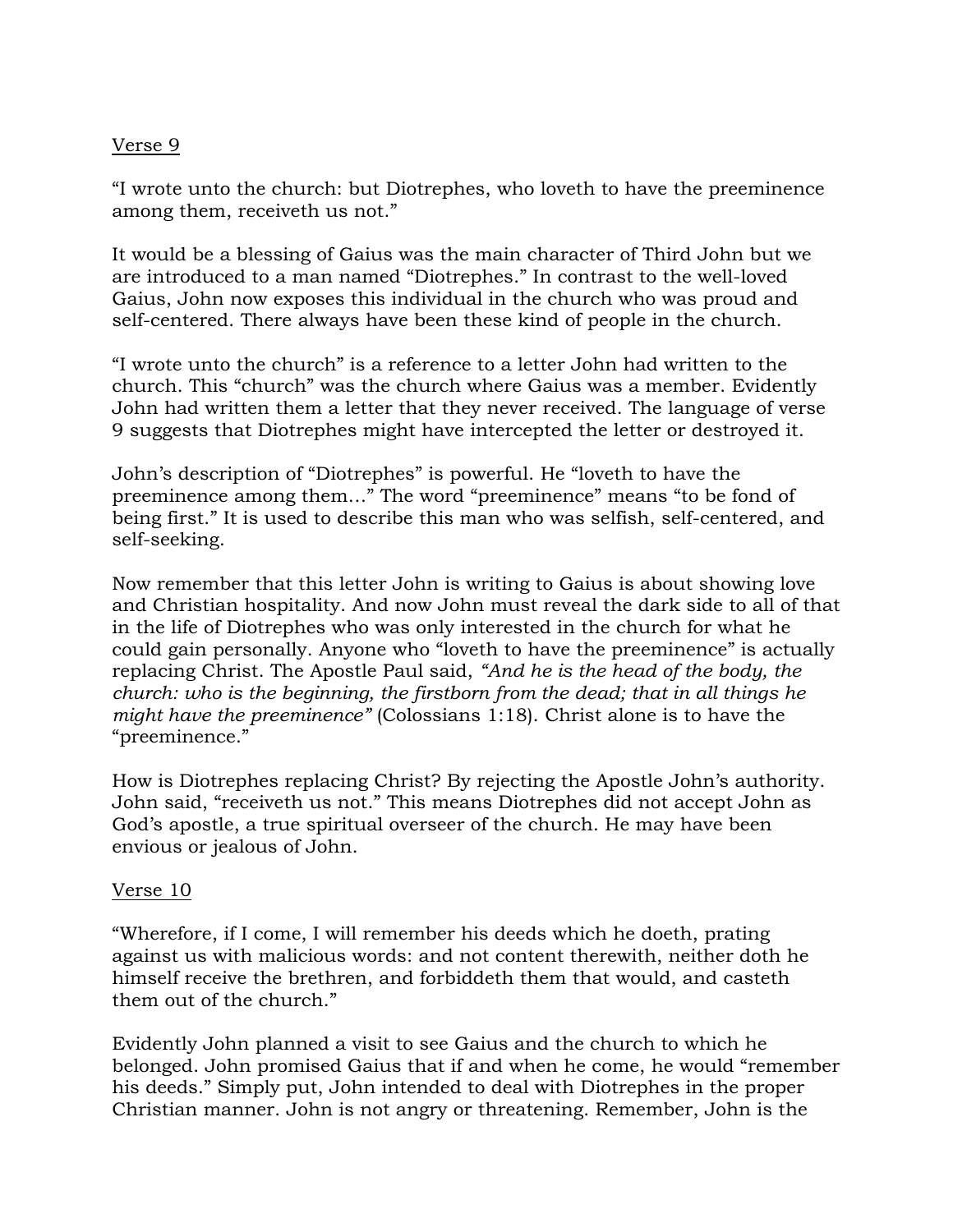apostle of love. And there is nothing in his intention to deal with the pride of Diotrephas that is unbiblical.

John speaks of Diotrephes "prating against us with malicious words." "Prating" only appears here in the New Testament and means "to overflow with talk." This man was one who talked too much without saying anything of value. His talk was "malicious" or evil. It was also "against us," a reference to John and the church. Jesus said, *"But I say unto you, That every idle word that men shall speak, they shall give account thereof in the day of judgment"* (Matthew 12:36).

Not only was Diotrephes' speech evil, his conduct was worse. "And not content therewith, neither doth he himself receive the brethren, and forbiddeth them that would, and casteth them out of the church" means he was satisfied with just talking about the church, he refused to show Christian hospitality and respect for God's authority and work. He refused to "receive the brethren" into his home as commanded and also interfered with those who did. He also tried to expel or dismiss those who showed hospitality to brethren and strangers out of the church.

"Diotrephes" had too much influence and power in the church. Anyone or anything that is a threat to him and his position must go. The church belongs to Jesus Christ, not one individual or one family.

### Verse 11

"Beloved, follow not that which is evil, but that which is good. He that doeth good is of God: but he that doeth evil hath not seen God."

When John said, "Beloved, follow not that which is evil," he had Diotrephes in mind. John is telling Gaius not to let the wicked influence of Diotrephes influence him. He wanted Gaius to "follow that which is good." It is so sad that churches that allow people like Diotrephes to rule and never discipline or replace them live to see the next generation produce more like Diotrephes. If people who love to be first aren't dealt with biblically, someone will "follow" them and their "evil" will never end.

"He that doeth good is of God: but that doeth evil hath not seen God" simply means what it says. The person that does evil such as Diotrephes doesn't know the first thing about biblical truth or Christianity. The person who does good such as Gaius knows God and knows the truth. The difference is not hard to discern.

# **Demetrius the Example (3 John 12-14)**

Verse 12